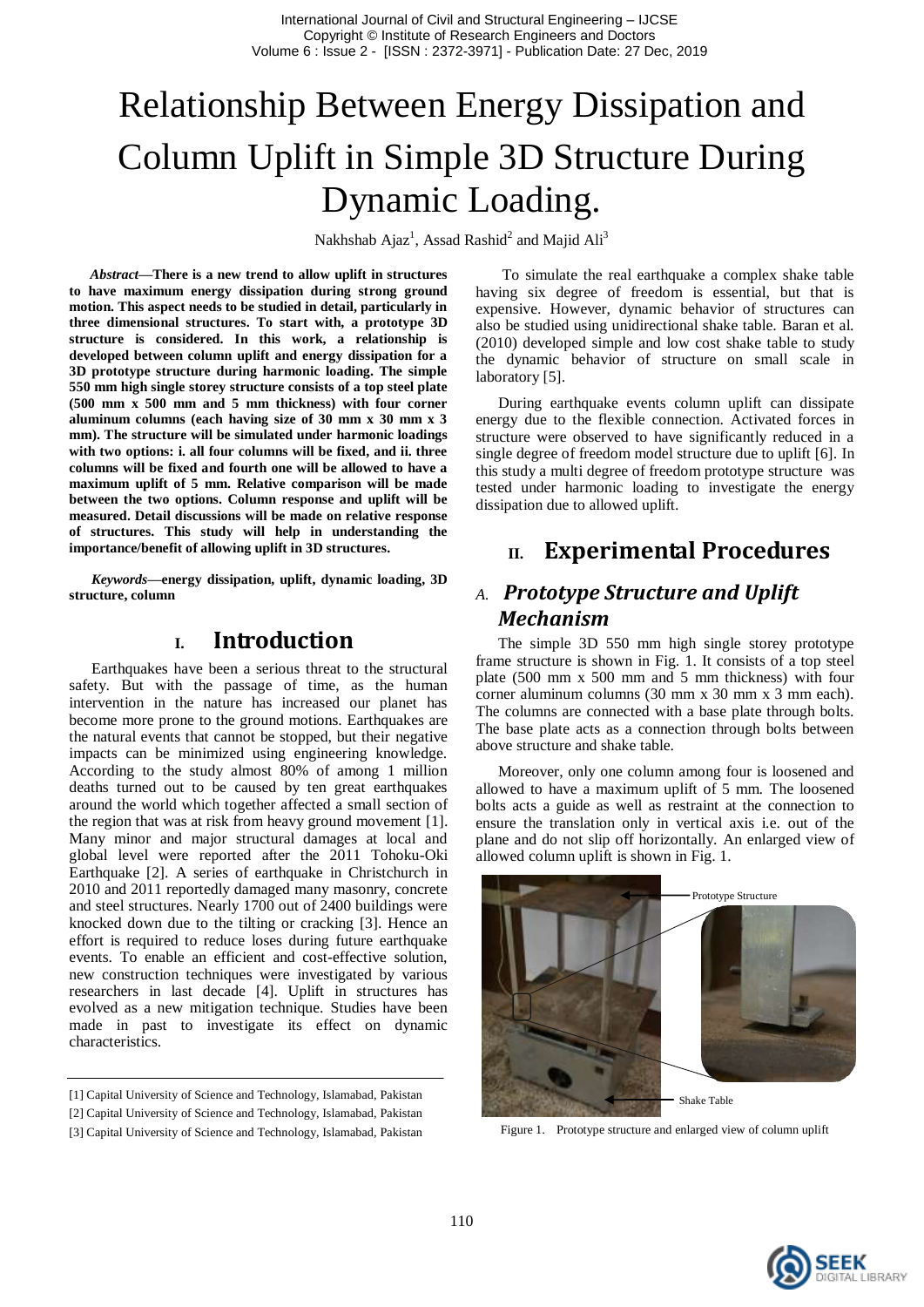## *B. Prototype structure on shake table and its instrumentation*

The prototype structure is tested on simple uni-axial shake table in laboratory using two different base conditions i.e. i. all four columns were fixed, and ii. three columns were fixed and fourth one was allowed to have a maximum uplift of 5 mm. Uplift is allowed in only one column through a loosened bolt at the base. The experimental setup for the 3D prototype structure mounted on the shake table along with the details of its instrumentation for response measurement is shown in Fig. 2. Test set up is shown in Fig. 2a and schematic diagram is shown in Fig 2b. The structure was instrumented with the following set of accelerometers:

- i) one at shake table to record the applied loading;
- ii) one at the top of column with uplift to record its response i.e. horizontal displacement;
- iii) one at the bottom of same column to record the uplift;
- iv) and one at the diaphragm middle to record the structural response against applied loading.





b. Schematic diagram

Figure 2. Instrumentation of shake table test

#### *C. Testing*

The simple 3D prototype structure was tested on shake table using two different base conditions under harmonic loading of around 1.25 Hz (i.e. time period 't' of 0.80 s or rotation of 75 rpm). As stated earlier the uplift of column was allowed through the loosened bolt at the column base connection. No additional mass was put on the top of structure due to the pay load limitation of shake table. Though the results would be different with an added mass at the top, replicating more realistic behavior. The only purpose of this testing was to determine the energy absorption due to an allowed uplift in structure. Different

tests (i.e. snap back and shake table tests) were performed for structure with fixed base and with allowed uplift. Snap back test was performed to determine the fundamental frequency and damping ratio of structure.

#### **III. Results**

## *A. Acceleration–Time, and Displacement–Time Histories*

The response of structure is recorded in terms of acceleration-time and displacement-time histories at three of the above mentioned locations. Since horizontal displacement at column top and total energy absorption in structure with fixed base and allowed uplift are the only studied parameters. The response in terms of acceleration– time and displacement–time history during the period of 10 to 20 seconds at column top is sown in Fig. 3. The red dotted line represents the applied loading whereas the green full line shows the response at column top. The recorded acceleration–time histories were fed to a computer program named "seismosignal" to obtain displacement-time histories.

Since the simple shake table that was developed locally using local resources, is only able to apply precise harmonic loading (i.e. a little variation exists in amplitude of different cycles) the averaged acceleration and displacement of base motion is considered as applied loading.

The time history recorded at the column base provided the column uplift. The enlarged view of 10 seconds record is shown in Fig. 4. It can be seen that the column uplift occurred only once in a cycle i.e. when the structure moved towards the right. A maximum of 2.47 mm uplift was observed during the complete loading time.

## *B. Base Shear – Displacement Curves and Energy Dissipation*

The total mass of structure is considered to be lumped at the middle of the diaphragm. Acceleration is recorded at this location. Base shear (Q) is calculated as  $\Sigma(m_t \text{ u } t)$ , wherein  $u_t$  is the acceleration at the diaphragm middle and  $m_t$  is the contributing mass for  $u_t$ . This approximate base shear calculation is done to obtain base shear-displacement curves. The displacement u at the top is the planar horizontal displacement of structure. Table 1 shows the averaged energy absorption per cycle and total energy absorbed during complete loading duration.

TABLE I. ENERGY ABSORPTION DURING HARMONIC LOADING

| <b>Base</b><br>Condition            | Total<br>no. of<br>cycles<br>(n) | <b>Energy Absorption</b>                         |                                 |
|-------------------------------------|----------------------------------|--------------------------------------------------|---------------------------------|
|                                     |                                  | <b>Average Energy</b><br>absorption in one cycle | <b>Total Energy</b><br>absorbed |
|                                     |                                  | (kJ)                                             | (kJ)                            |
| Structure with<br><b>Fixed Base</b> | 75                               | 0.017                                            | 1.275                           |
| Structure with<br><b>Uplift</b>     | 75                               | 0.021                                            | 1.575                           |

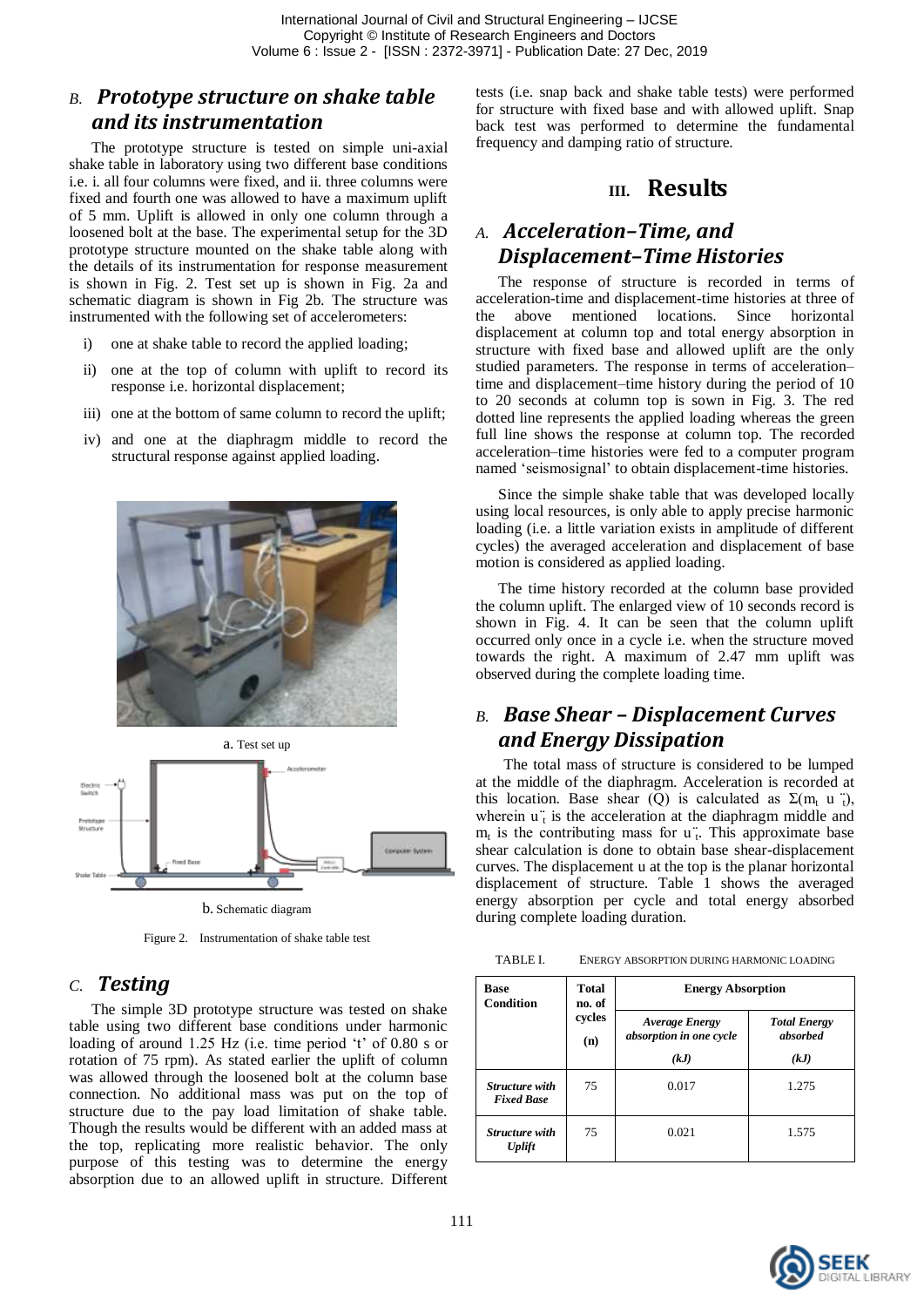International Journal of Civil and Structural Engineering – IJCSE Copyright © Institute of Research Engineers and Doctors Volume 6 : Issue 2 - [ISSN : 2372-3971] - Publication Date: 27 Dec, 2019





a. Acceleration-time history of SWFB, b. acceleration-time history of SWU, c. displacement-time history of SWFB, and d. displacementtime history of SWU



Figure 4. Intermdeiate vertical displacemnt (uplift)-time history for frequency of 1.25 Hz

The wider the loop, more will be the energy dissipated. For this purpose a typical single loop for one complete cycle of loading is considered. The obtained typical curves against harmonic loading for both base conditions are shown in Fig. 5. The energy absorption is observed to have increased in structure with allowed uplift. The loosened bolt provides a capacity to column to translate vertically. This vertical translation is named as column uplift (Up). Figure 4 shows the uplift in column during an intermediate interval of 10 seconds. The uplift in each cycle is observed to have

occurred when structure moves opposite to the direction of column with uplift. Relative top displacement occurs with the movement of base.This uplift provides a flexibility at the column-base connection hence the generated energies get dissipated. Area within the loop is calculated using origin software to obtain the energy dissipation in structure. A significant increase in the total amount of energy being dissipated is observed due to the allowed uplift of column in simple 3D structure under the application of harmonic loading.

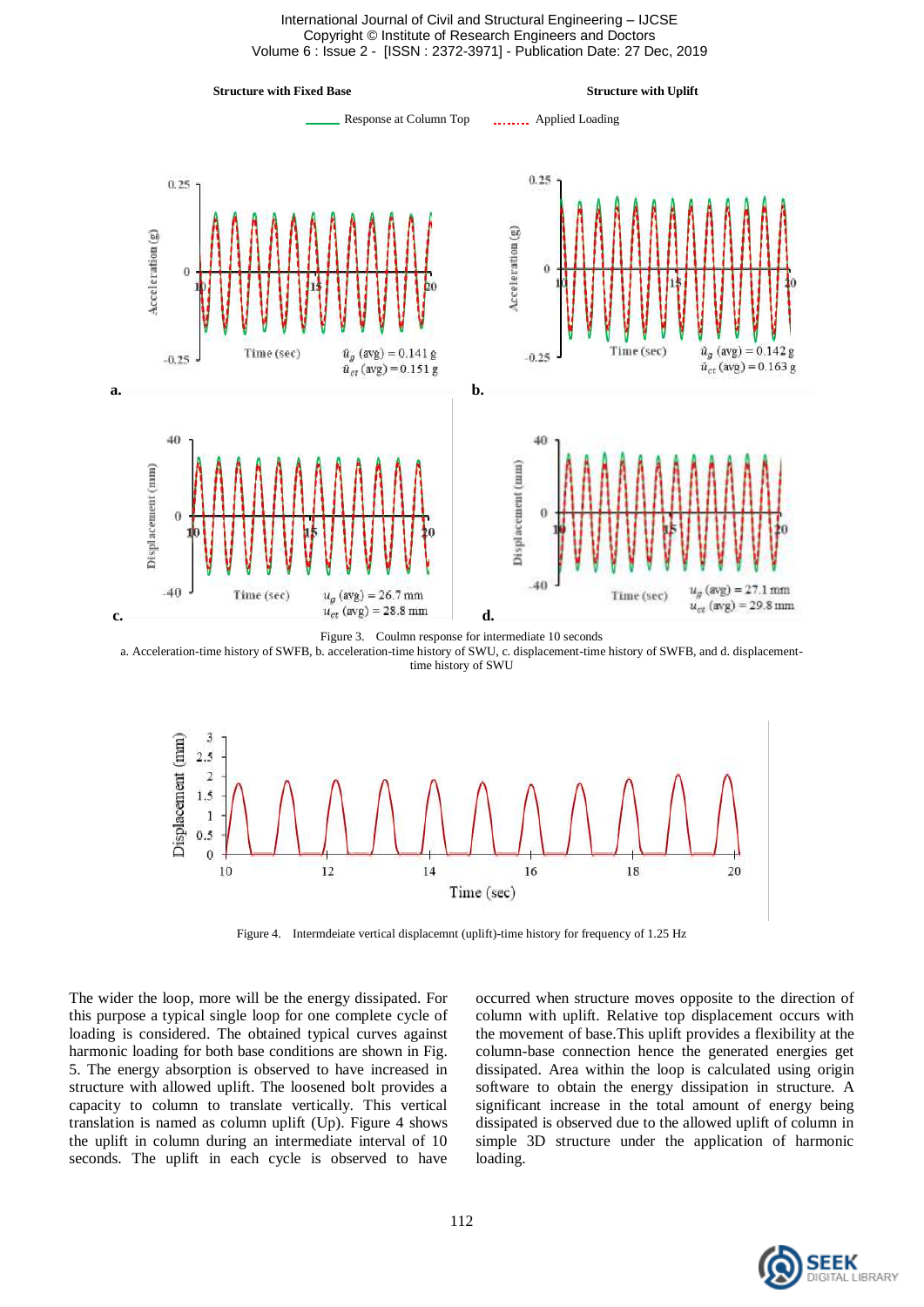International Journal of Civil and Structural Engineering – IJCSE Copyright © Institute of Research Engineers and Doctors Volume 6 : Issue 2 - [ISSN : 2372-3971] - Publication Date: 27 Dec, 2019



Figure 5. Typical base shear (Q)-displacement (mm) curves; a. Structure with fixed base and b. structure with uplift

#### *C. Fundamental Frequency and Damping Ratio*

The dynamic characteristics of structure such as fundamental frequency and damping ratio bear great significance in structural behavior. To determine these two characteristics of prototype structure under consideration with fixed base (SWFB) and uplift (SWU), snap back tests are performed. Fig. 6 shows results obtained from snap back test with fixed base and allowed uplift. The calculation of approximate fundamental frequency (*fn*) and damping ratio  $(\zeta)$  is done by log decrement method.



Figure 6. Snap back test: acceleration-time histories for structure tested Figure  $\mathcal{F}$ .

## **IV. Discussions**

Precise harmonic loading was applied through locally developed simple shake table for this study. The response recorded at the top of the structure shows a slight increase in horizontal displacement of structure. An increase in horizontal displacement was also observed in SDOF model structure allowed to have uplift, however a decrease in activated forces was observed[6]. The average acceleration and displacement on column top was observed to be 0.151 g, 0.163 g and 28.8 mm, 29.8 mm for SWFB and SWU respectively. That shows an increase of 3.4% in displacement due to uplift. However an increase of 23.5 % energy absorption in structure with uplift was observed as compared to the structure with fixed base. The reduction in fundamental frequency from 4.68 Hz to 4.29 Hz shows an increase in structural flexibility. The significant increase in energy absorption shows a positive potential. So this mechanism should be studied in detail for multi degree of freedom structures.

## **V. Conclusions**

A simple multi degree of freedom single storey prototype structure was studied to investigate the dynamic behavior of structure under harmonic loading particularly the effect of allowed column uplift. A locally made simple shake table was employed in laboratory to apply the harmonic loading. Uplift was only allowed in single column only. Multiple column uplift could also be provided however it was not the goal of current study.

It can be concluded from current study that:

- Column response (i.e. averaged acceleration and displacement) slightly increased in structure with uplift as compared to fixed base.
- A significant increase in energy absorption (23.5%) is observed in structure with uplift.
- A decrease in fundamental frequency while increase in damping ratio of structure with uplift, shows increase in structural flexibility.
- Shhe baxperimental tipestilits hare is an operator agreement with numerical results.